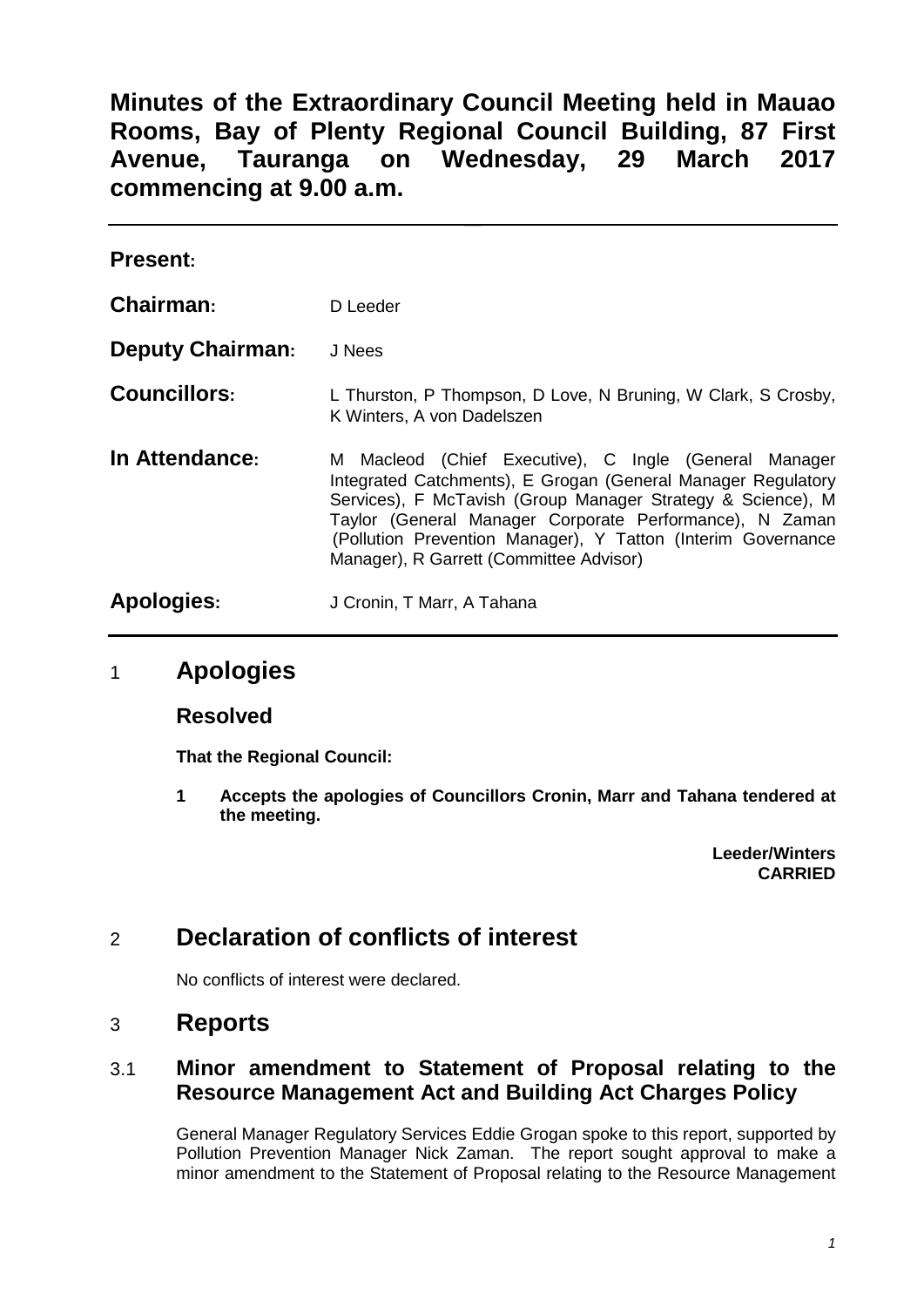Act and Building Act Charges Policy to correct an omission relating to the base charge applied to consents charged for actual and reasonable compliance monitoring.

### **Resolved**

**That the Regional Council:**

- **1 Receives the report, Minor amendment to Statement of Proposal relating to the Resource Management Act and Building Act Charges Policy.**
- **2 Rescinds the resolution made at the Regional Council Meeting on 9 March 2017: A \$10 (plus BERL) increase to the base charge (Section 3.1 of the Charges Policy) for all fixed fee consent activities (from \$99 to \$111, GST exclusive). This would apply to approximately 2,950 consents and provide an increased revenue of around \$30,000/pa.**
- **3 Confirms a \$10 (plus inflationary adjustment) increase to the base charge for all consent activities (from \$99 to \$111, GST exclusive).**
- **4 Agrees to amend the Statement of Proposal for public consultation relating to the Resource Management Act and Building Act Charges Policy (appended to this report) as follows:**
	- **a. Fifth bullet point on page 4: Increasing the base charge by \$10 (plus 2% inflation) for all fixed fee consent activities;**
	- **b. Last paragraph on page 6: It is proposed to increase the base charge by \$10 for all fixed fee consent activities in additional to the 2.0% increase to allow for inflation. This means that the base charge will**  \$99 (excluding GST) to \$130 (including GST).
	- **c. Amending all references to the close of submissions to be 30 April 2017.**

**Thompson/Leeder CARRIED**

# 4 **Public Excluded Section**

## **Resolution to exclude the public**

**THAT the public be excluded from the following parts of the proceedings of this meeting.**

**The general subject of each matter to be considered while the public is excluded, the reason for passing this resolution in relation to each matter, and the specific grounds under section 48(1) of the Local Government Official Information and Meetings Act 1987 for the passing of this resolution are as follows:**

| <b>General Subject of Matter</b><br>to be Considered                              | <b>Reason for Passing</b><br>this Resolution in<br><b>Relation to this Matter</b>                                | <b>Grounds Under Section</b><br>48(1) LGOIMA 1987 for<br><b>Passing this Resolution</b>             |
|-----------------------------------------------------------------------------------|------------------------------------------------------------------------------------------------------------------|-----------------------------------------------------------------------------------------------------|
| 5.2 Tauranga City Council<br><b>Transport Committee</b><br><b>Representatives</b> | That the public<br>conduct of the whole<br>or the relevant part of<br>the proceedings of the<br>meeting would be | The withholding of the<br>information is necessary<br>to protect the privacy of<br>natural persons. |